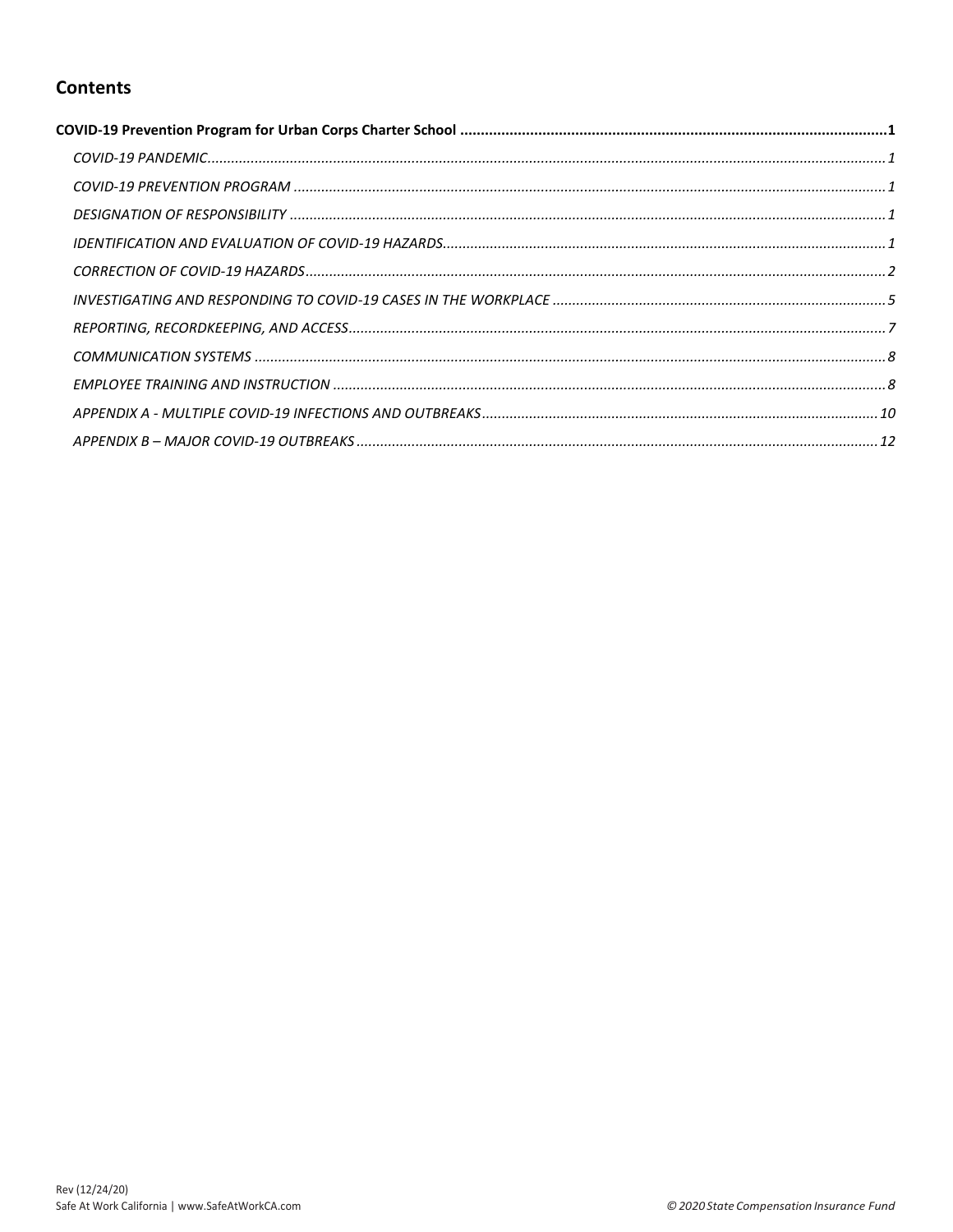# <span id="page-1-0"></span>COVID-19 Safety Plan Urban Corps of San Diego County Charter School

# <span id="page-1-1"></span>**COVID-19 PANDEMIC**

The novel coronavirus, SARS-CoV-2, causes a viral respiratory illness called COVID-19, which can make people sick with flu-like and other symptoms. The [virus spreads](https://www.cdc.gov/coronavirus/2019-ncov/prevent-getting-sick/prevention.html) easily when an infected person sneezes, coughs, or speaks, sending tiny droplets into the air. These droplets can land in the nose, mouth, or eyes of someone nearby and cause illness. The virus can also be caught from airborne virus, when small particles of infectious virus remain suspended in the air and people inhale them. People can also become infected if they touch an infectious droplet on a surface and then touch their own nose, mouth, or eyes.

Some of th[e symptoms](https://www.cdc.gov/coronavirus/2019-ncov/symptoms-testing/symptoms.html) of COVID-19 are cough, fever, shortness of breath, and new loss of taste or smell. Some people with mild cases may have no symptoms at all yet still can spread the virus. Staying at least six feet away from people outside of your household, covering your nose and mouth with a face covering, and washing hands often with soap and water can help stop COVID-19 from spreading in the workplace.

## <span id="page-1-2"></span>**COVID-19 PREVENTION PROGRAM**

Urban Corps of San Diego County Charter School (UCCS) is committed to protecting our employees and preventing the spread of COVID-19 at our workplace. We developed this program to reduce our staff and student's risk of catching and spreading this virus. We encourage employees and students to share information about potential COVID-19 hazards at our workplace and assist in evaluating these hazards. We will investigate all workplace illnesses and correct hazards that are identified. We stay informed on the virus presence in our community as well as recommendations made by national and local health agencies. We review and update this plan as necessary. This plan was last reviewed on 1/25/21.

## <span id="page-1-3"></span>**DESIGNATION OF RESPONSIBILITY**

The Executive Director, Dan Thomas, has the authority and responsibility for implementing this plan in our workplace. All staff are responsible for implementing this plan in their assigned work areas and ensuring employees' questions are answered in a language they understand.

All employees are required to follow the policies and procedures laid out in this plan, use safe work practices, and assist in maintaining a safe work environment.

## <span id="page-1-4"></span>**IDENTIFICATION AND EVALUATION OF COVID-19 HAZARDS**

We evaluate our workplace and operations to identify tasks that may have exposure to COVID-19. The evaluation includes all interactions, areas, activities, processes, equipment, and materials that could present potential exposure to COVID-19. Assessments include employee and student interactions with all persons who may be present in the workplace: contractors, vendors, customers, and members of the public. Evaluations include:

- Identification of places and times when people may gather or come in contact with each other, even if they aren't working. Examples: meetings, trainings, workplace entrances, classrooms, bathrooms, hallways, aisles, walkways, elevators, break or eating areas, cool-down areas, and waiting rooms.
- Employees' potential workplace exposure to all persons at the workplace. We will consider how employees, students and others enter, leave, and travel through the workplace. Examples: co-workers, students, employees of other businesses, the public, customers or clients, and independent contractors.
- Existing COVID-19 prevention measures and whether we need different or additional control measures.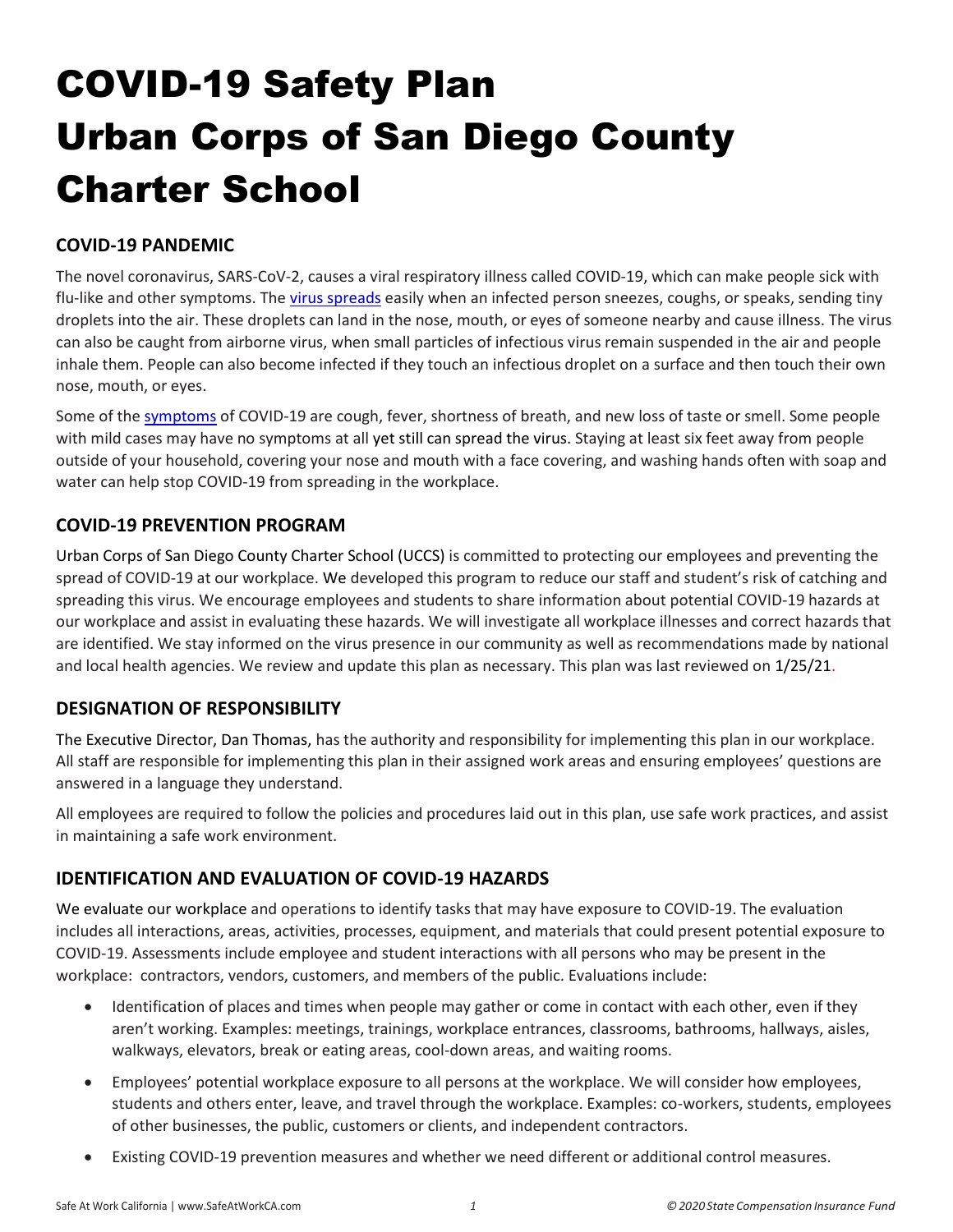**Employee Participation** - We encourage employees and students to participate in this evaluation. They can contact Dan Thomas to share information on potential COVID-19 hazards at our workplace or to assist in evaluating these hazards.

We will evaluate how to maximize the amount of outdoor air entering our indoor spaces and if it is possible to increase the filtration efficiency to the highest level possible for our ventilation system.

**Employees may confidentially inform us if they have a higher risk for severe illness from COVID-19, such as those with conditions like lung disease, obesity, or cancer. They will have priority for lower exposure job assignments or working from home whenever possible.** 

The jobs/tasks/activities at UCCS have been assessed as follows:

| <b>Job Title or Task</b>                                         | <b>Description of Exposure Risk</b>                               |
|------------------------------------------------------------------|-------------------------------------------------------------------|
| Entering campus                                                  | Numerous employees and students in close proximity to each other  |
| Classroom Instruction & shared<br>office space                   | Close interaction with another person for extended period of time |
| Lunch distribution                                               | Numerous employees and students in close proximity to each other  |
| Support services case<br>management and resource<br>distribution | Numerous employees and students in close proximity to each other  |
| Front office                                                     | Close interaction with another person for extended period of time |

#### **Table 1 – Risk Assessment**

## <span id="page-2-0"></span>**CORRECTION OF COVID-19 HAZARDS**

We treat all persons, regardless of symptoms or negative test results, as potentially infectious. We select and implement [feasible control measures](https://www.safeatworkca.com/safety-articles/control-measures-for-covid-19/) to minimize or eliminate employee exposure to COVID-19. We review orders and guidance COVID-19 hazards and prevention from the State of California and the local health department, including general information and information specific to our industry, location, and operations. We correct unsafe or unhealthy conditions, work practices, policies, and procedures in a timely manner based on the severity of the hazard.

## **Table 2 – Controls to Reduce Exposure**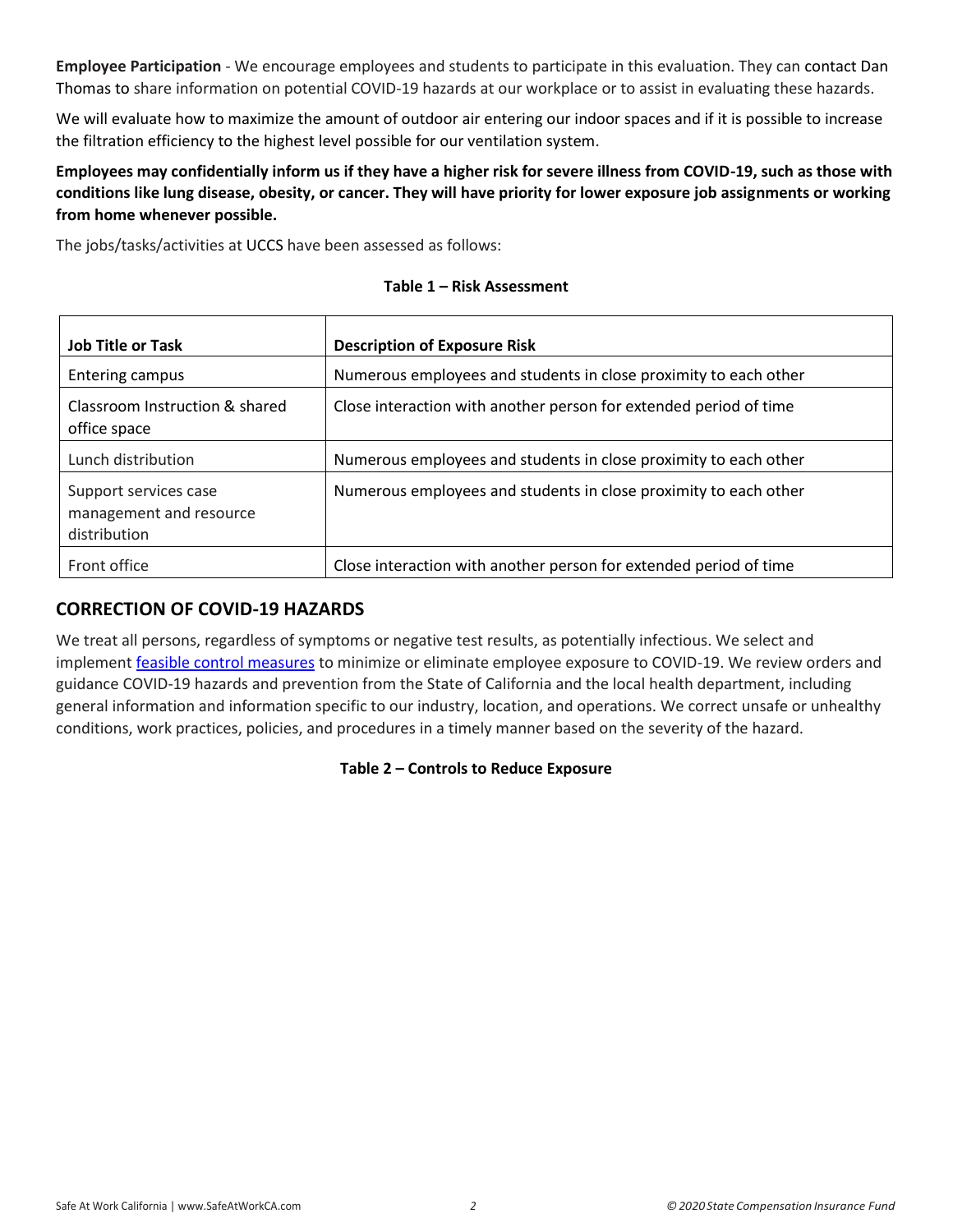| Job Title/Task/Work Area                                         | <b>Engineering Controls</b>                                                                                                                       | <b>Administrative Controls</b>                                                                                                      | <b>PPE</b>                                       |
|------------------------------------------------------------------|---------------------------------------------------------------------------------------------------------------------------------------------------|-------------------------------------------------------------------------------------------------------------------------------------|--------------------------------------------------|
| <b>Entering campus</b>                                           | Use natural ventilation;<br>have screening station set<br>up outdoors                                                                             | Stagger work shift start times when<br>possible; provide visual cues and<br>enforce physical distancing; face<br>coverings required | Provide mask and face<br>shield                  |
| Classroom Instruction &<br>shared office space                   | Minimum 6 feet physical<br>distancing of all desks and<br>chairs, HPA and UV air<br>filtration                                                    | face coverings required; contactless<br>interactions                                                                                | Provide masks and face<br>shields                |
| Support services case<br>management and resource<br>distribution | Minimum 6 feet physical<br>distancing of all desks and<br>chairs, HPA and UV air<br>filtration                                                    | face coverings required; contactless<br>interactions                                                                                | Provide masks and face<br>shields                |
| Lunch Distribution                                               | Min. 6 feet social distancing<br>markers for students<br>waiting in line, Plexiglas<br>dividers for contactless<br>distribution                   | face coverings required; contactless<br>interactions                                                                                | Provide masks, latex<br>gloves, and face shields |
| Front office                                                     | Outdoor doorbell and<br>intercom for initial<br>screening, Min. 6 feet social<br>distancing, Plexiglas<br>dividers. HPA and UV air<br>filtration. | face coverings required; contactless<br>interactions                                                                                | Provide masks and face<br>shields                |

We inspect periodically to check that controls are effective, to identify unhealthy work conditions or practices, and to ensure compliance with this plan. Any deficiencies are corrected right away, and we update this plan if needed.

#### **Engineering Controls – Equipment and Building Systems to Minimize Exposures**

Our engineering controls for COVID-19 include:

- Maximizing outdoor air for ventilation as much as feasible except when EPA's Air Quality Index is greater than 100-or when increasing outdoor air would cause harm to employees, such as excessive heat or cold.
- Installing cleanable, solid partitions between coworkers or between workers and customers when 6 feet of distance cannot be maintained
- HPA and UV Air filtration systems in all enclosed offices, classrooms, and work places.

#### **Administrative Controls – Policies, Procedures, and Practices to Minimize Exposure**

Our administrative controls for COVID-19 are

- *Limiting Access* to the workplace to only necessary staff. Employees work from home whenever possible.
- *Screening Employees and Visitors* to our facility through the following methods:
	- $\Box$  Home Screening Employees self-screen using a [symptom screening form](https://www.safeatworkca.com/globalassets/safety-resource-library/publications/covid-19-symptom-screening-procedures.docx) prior to leaving for work.
	- □ Onsite Screening Face coverings are required during the screening process and non-contact thermometers are used.
	- $\Box$  Self-Screening of Visitors We have a symptom screening form posted at the entrances to our worksite and ask visitors to self-screen before entering the worksite.

We prohibit any employee or visitor sick with any potentially contagious from entering the workplace. Anyone exhibiting any potential symptoms of COVID-19 should contact Dan Thomas and leave the worksite.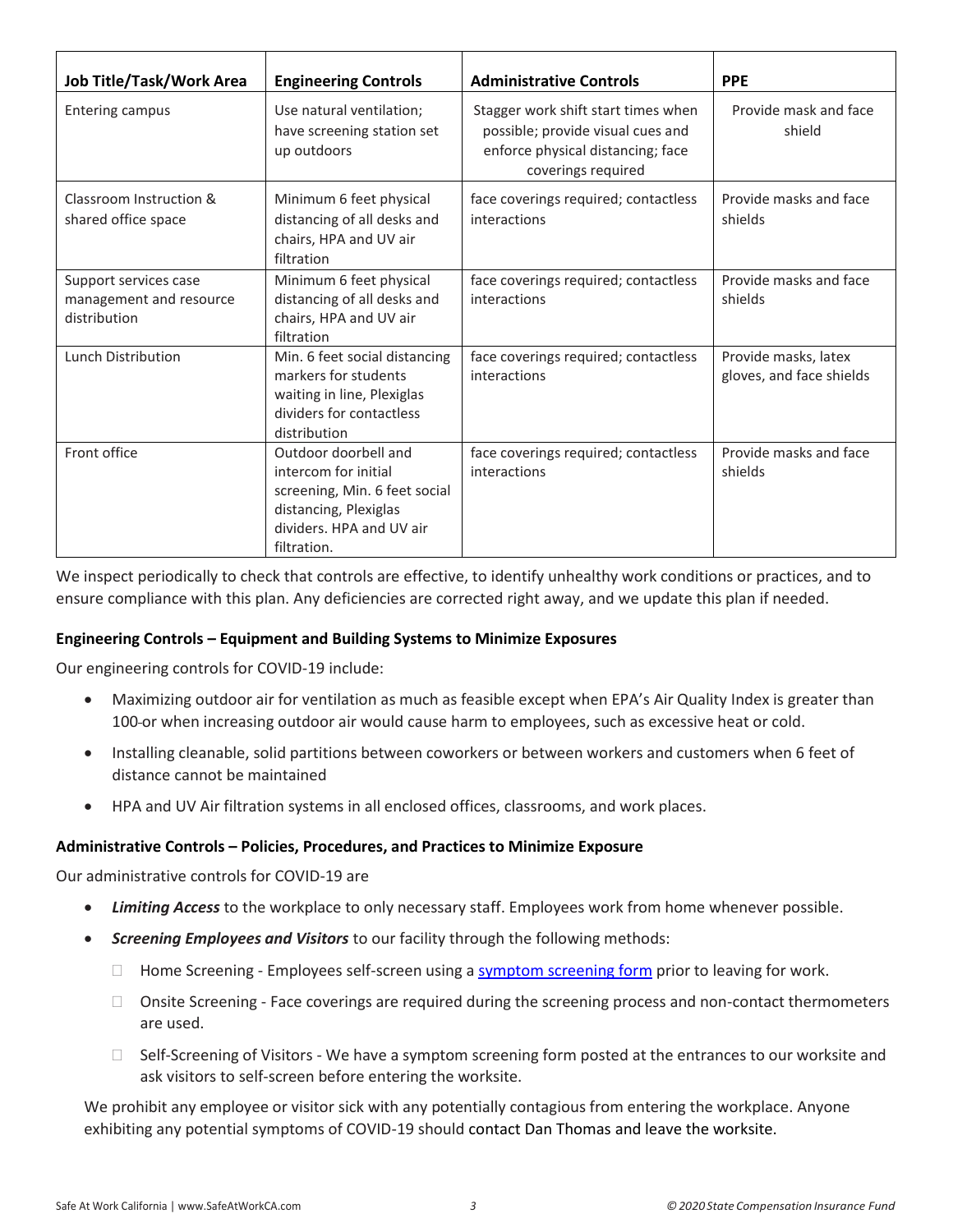- *[Physical Distancing:](https://www.cdc.gov/coronavirus/2019-ncov/prevent-getting-sick/social-distancing.html)* Everyone must keep a six-foot distance from others at all times except where we can show that it is not possible or for brief times during the movement of people in the workplace. When six feet of distance cannot be maintained, people will be as far apart as possible. Methods for physical distancing include:
	- o Reducing the number of persons in an area at one time (including visitors)
	- $\circ$  Visual cues such as signs and floor markings to show employee locations and paths of travel
	- o Staggered arrival, departure, work, and break times
	- $\circ$  Adjusted work processes (such as reducing production speed) to allow greater distance between employees
	- o Telework or other remote work arrangement
- *[Wearing a Face Covering:](https://covid19.ca.gov/masks-and-ppe/)* **We provide** face coverings to all employees and require they be worn when indoors, when outdoors if less than six feet from another person, and as required by the local health department or CDPH. We will not prevent any employee from wearing a face covering when required unless it would create a safety hazard, such as interfering with the safe operation of equipment. The face coverings provided will be cloth or woven material, fit snuggly, and completely cover the nose and mouth. Face coverings must be clean and undamaged. **Face coverings are not respiratory protection and do not replace physical distancing requirements.**

Employees and students are not required to wear a face covering in the following situations:

- o When an employee is alone in a room.
- o While eating or drinking at the workplace, provided employees are at least six feet apart and outside air supply to the area has been maximized to the extent possible.
- $\circ$  When employees wear respiratory protection in accordance with Section 5144 or other Title 8 safety orders.
- $\circ$  When employees cannot wear face coverings due to a medical or mental health condition or disability. This includes a hearing-impaired person or someone using sign language to communicate. Employees exempted from wearing a face covering due to medical conditions, mental health conditions, or disability must wear an effective non-restrictive alternative, such as a face shield with a drape on the bottom that we will provide, if their condition or disability allows.
- $\circ$  When a specific task cannot be performed with a face covering. This exception is limited to the time period in which such tasks are being performed, and the unmasked employee shall be at least six feet away from all other persons unless unmasked employees are tested at least twice weekly for COVID-19.

Employees not wearing a face covering, face shield with drape, or respirator, for any reason, will stay at least six feet away from all other people in the workplace.

Signs are posted at the entrance to the workplace to communicate the requirement for face coverings by any non-employees entering the workplace. We provide face coverings to members of the public if necessary and instruct employees to remain at least six feet away from members of the public who will not wear a face covering.

- *[Practicing Good Hygiene.](https://www.cdc.gov/handwashing/index.html)* Wash hands with soap and water for at least 20 seconds, or use alcohol-based hand sanitizer with at least 60% alcohol. Hand sanitizer stations and hand hygiene signage are placed throughout the workplace. Campus custodian is responsible for ensuring hand hygiene stations are readily accessible and stocked with soap and paper towels, or sanitizer.
- *Prohibiting the Sharing of PPE and Other Workplace Equipment* such as phones, computers, and tools. If items must be shared, they are disinfected between uses by different people. Sharing of vehicles is minimized as much as possible.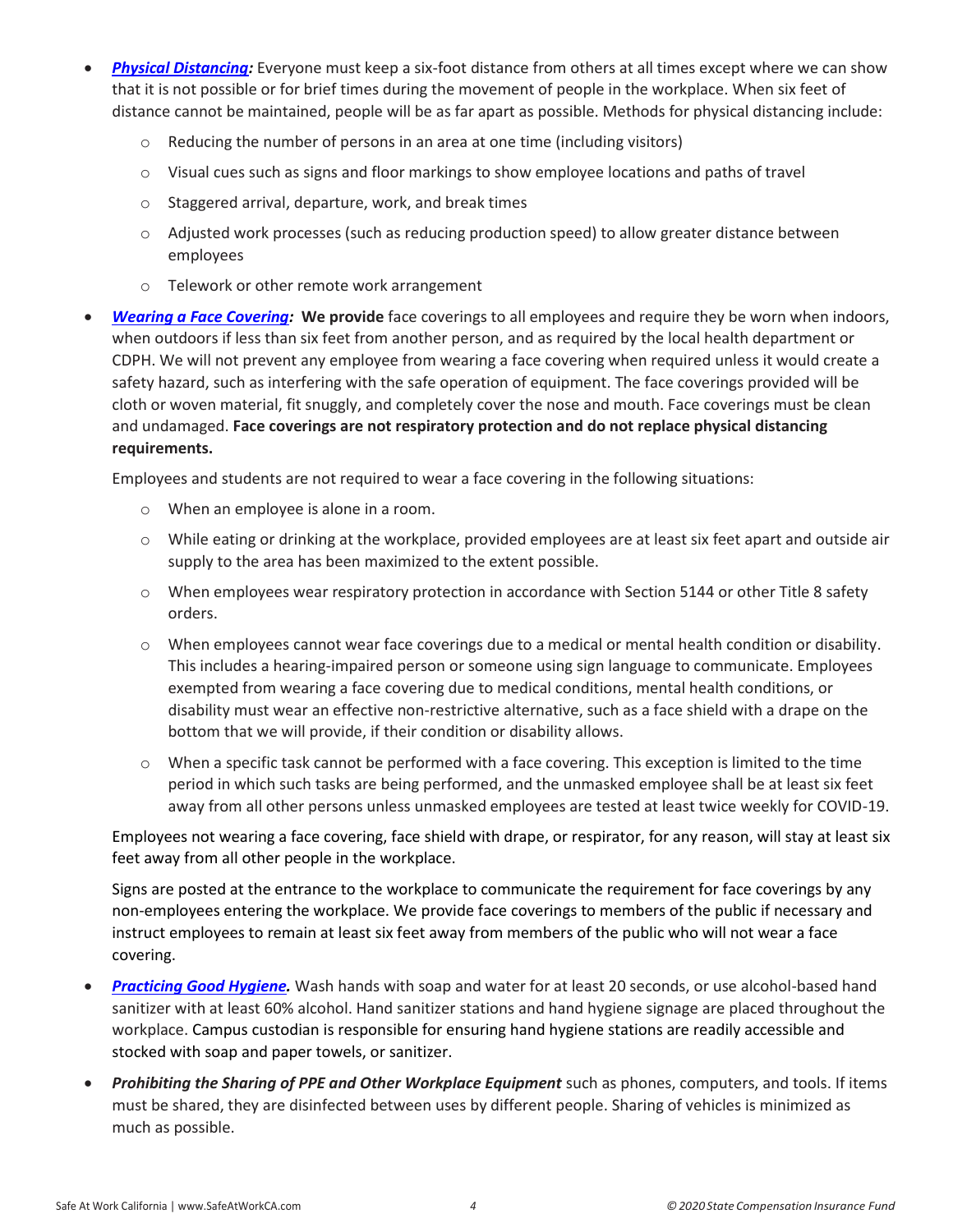*[Cleaning and Disinfecting Frequently](https://www.cdc.gov/coronavirus/2019-ncov/community/disinfecting-building-facility.html)*. Surfaces, especially frequently touched surfaces, will be disinfected with products that meet the EPA's criteria for [use against coronavirus.](https://www.epa.gov/pesticide-registration/list-n-disinfectants-coronavirus-covid-19) Disinfectants are used according to manufacturer's directions. Employees are trained on the hazards of the disinfectants, to use only in wellventilated areas, any PPE that is required, and to never mix chemicals. Surfaces are disinfected according to the following schedule:

| Surface/Area                                                                                                                           | <b>Disinfection Method/Product</b>                                                                                              | <b>Frequency</b>           |
|----------------------------------------------------------------------------------------------------------------------------------------|---------------------------------------------------------------------------------------------------------------------------------|----------------------------|
| Bathrooms - sinks, soap and paper<br>towel dispensers, door handles, stall<br>locks, toilet seat and flush, toilet<br>paper dispensers | 1. Use soap and water so surface is<br>clean to sight and touch.<br>2. Apply disinfectant solution and let<br>dry for 1 minute. | Every two hours            |
| Work spaces – door handles and<br>locks, workplace surfaces, computer<br>stations.                                                     | Apply disinfectant solution and let dry<br>for 1 minute                                                                         | Before and after each use. |
| Lunch room                                                                                                                             | 1. Use soap and water so surface is<br>clean to sight and touch.<br>2. Apply disinfectant solution and let<br>dry for 1 minute. | Before and after each use. |
| Outdoor tables and chairs                                                                                                              | 1. Use soap and water so surface is<br>clean to sight and touch.<br>2. Apply disinfectant solution and let<br>dry for 1 minute. | Before and after each use. |

#### **Table 3 – Disinfection Practices**

#### **Personal Protective Equipment (PPE) – Equipment Worn by Employees to Minimize Exposure**

In general, employees WILL NOT use respirators at UCCS for protection from COVID-19. If a hazard assessment determines respirators are needed, they will be used in accordance with [Title 8, Section 5144](https://www.dir.ca.gov/title8/5144.html). Any PPE used to protect from COVID-19, such as gowns, face masks, and gloves, is selected based on function, fit, and availability. Employees are trained when and why PPE is necessary, how to properly put on and take off PPE, and how to clean, maintain, and store reusable PPE. Job hazard assessments are performed by supervisors to identify any PPE required for a specific job. Supervisors are responsible for ensuring that adequate supplies of PPE are available.

## <span id="page-5-0"></span>**INVESTIGATING AND RESPONDING TO COVID-19 CASES IN THE WORKPLACE**

#### **Illness at the Workplace**

We investigate all COVID-19 cases in the workplace. Our investigation includes verifying COVID-19 case status, obtaining information on COVID-19 test results and symptom onset, identifying and recording COVID-19 cases, and reporting when required by the regulations.

We maintain a daily log or other method to keep track of all employees and visitors at our workplace. This includes name, contact information, date, and time in, time out, person contacted, and area of the workplace accessed. We will use this information to identify individuals to contact following notification of a COVID-19 case at our workplace.

We will not reveal any personally identifiable information or employee medical information to any person or entity unless required by law (such as Cal/OSHA, local health department, and local law enforcement).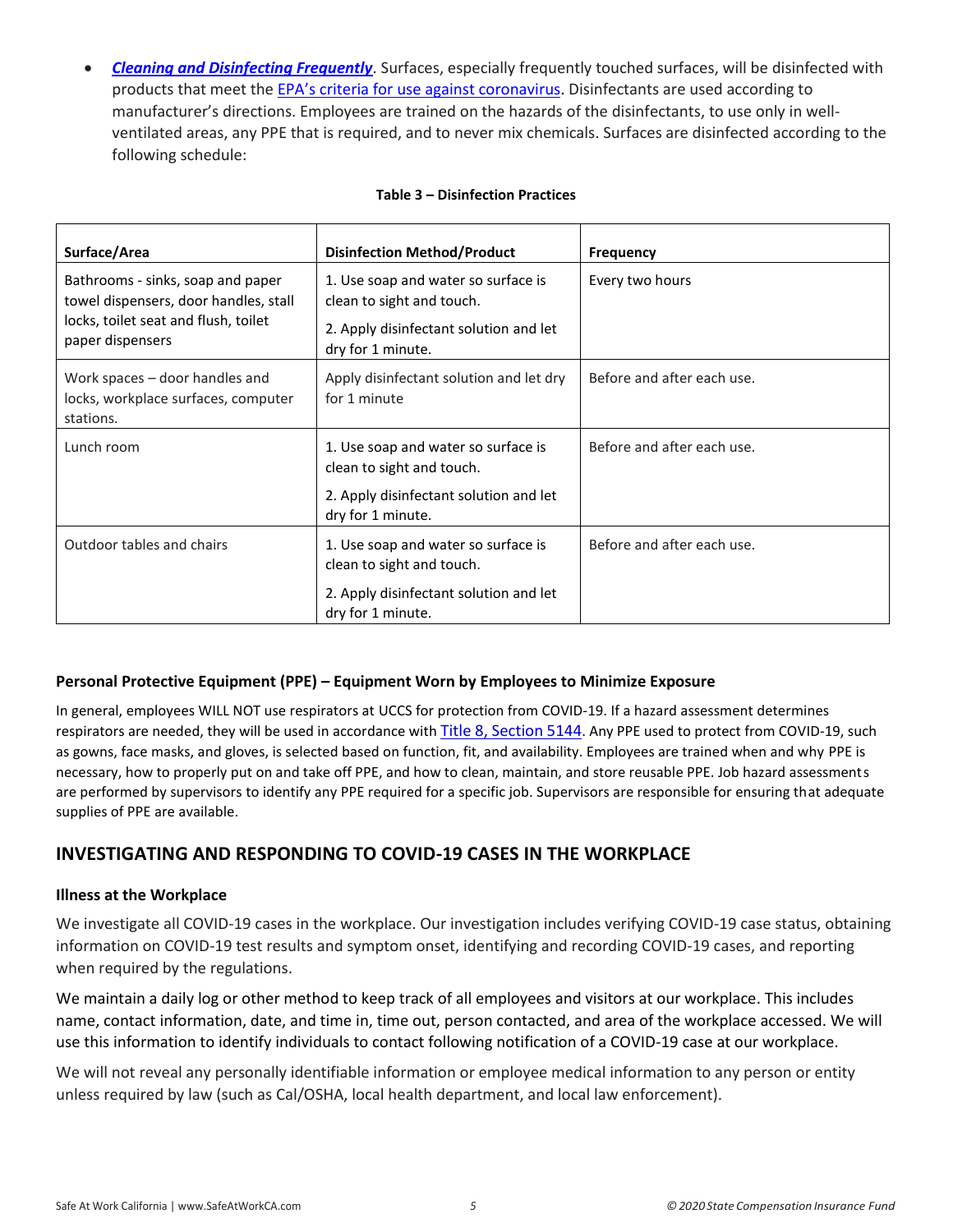#### **Notification**

Employees must alert Dan Thomas if they are having symptoms of COVID-19, had a possible COVID-19 exposure, were diagnosed with COVID-19, or are awaiting test results. We do not discriminate or retaliate against employees for reporting positive test results or symptoms.

Following notification of a positive test/diagnosis, we will immediately take the following actions:

- 1. Determine the day and time the COVID-19 case was last present at the workplace, the date of the positive test/diagnosis, and the date the COVID-19 case first experienced symptoms.
- 2. Determine who may have had exposure to the COVID-19 case by reviewing the case's activities during the highrisk period. The high-risk period **for persons who develop symptoms** is from two days before they first develop symptoms until 10 days after symptoms first appeared and 24 hours have passed with no fever, without the use of fever-reducing medications, and symptoms have improved. The high-risk period **for persons who test positive but never develop symptoms** is from two days before until 10 days after their first positive test for COVID-19 was collected.
- 3. Within one day of becoming aware of a positive diagnosis, Dan Thomas will notify in writing all employees and their authorized representatives, independent contractors and other employers onsite who were potentially exposed. Individuals with close contact will be instructed to quarantine at home. **CDC defines** [close contact](https://www.cdc.gov/coronavirus/2019-ncov/php/contact-tracing/contact-tracing-plan/appendix.html#contact) **as being within six feet of an infected person for 15 cumulative minutes or more over a 24-hour period, starting 2 days prior to symptom onset until the sick person is isolated.** When providing notice under this section, we will not disclose the identity of the infected person(s).
- 4. We will provide employees with potential COVID-19 exposure information about access to COVID-19 testing, which will be offered at no cost during working hours, and isolation requirements resulting from a positive test.
- 5. Investigate whether any workplace factors contributed to the infection and how to further reduce that potential exposure.

We will provide information about [COVID-19 related leave benefits.](https://www.dir.ca.gov/dlse/Comparison-COVID-19-Paid-Leave.html) **Confidentiality will be maintained at all times.** 

We keep a record of and track all COVID-19 cases to include: employee's name, contact information, occupation, location where the employee worked, the date of the last day at the workplace, and the date of a positive COVID-19 test. This information is kept confidential.

#### **Disinfection after Positive Test/Diagnosis**

If it has been less than seven days since the sick employee has been in the facility, we will close off any areas used for extended periods of time by the sick individual and allow to air out up to 24 hours. The area will then be thoroughly cleaned and disinfected.

#### **Exclusion from the Workplace**

The following employees will be excluded from the workplace:

- Employees that have been exposed to COVID-19 until 10 days after the last known exposure.
- Employees who test positive for COVID-19 until the Return to Work criteria in the next section are met.

Employees excluded from work due to a positive diagnosis from a workplace exposure, or identified as exposed in the workplace, but are otherwise able and available to work will maintain their earnings, seniority, and all other rights and benefits. Information on available benefits will be provided at the time of exclusion.

#### **Return to Work**

Criteria for returning to work after testing positive for COVID-19 are as follows:

- Employees who tested positive and had symptoms can return to work when:
	- o At least 10 days have passed since symptoms began, **AND**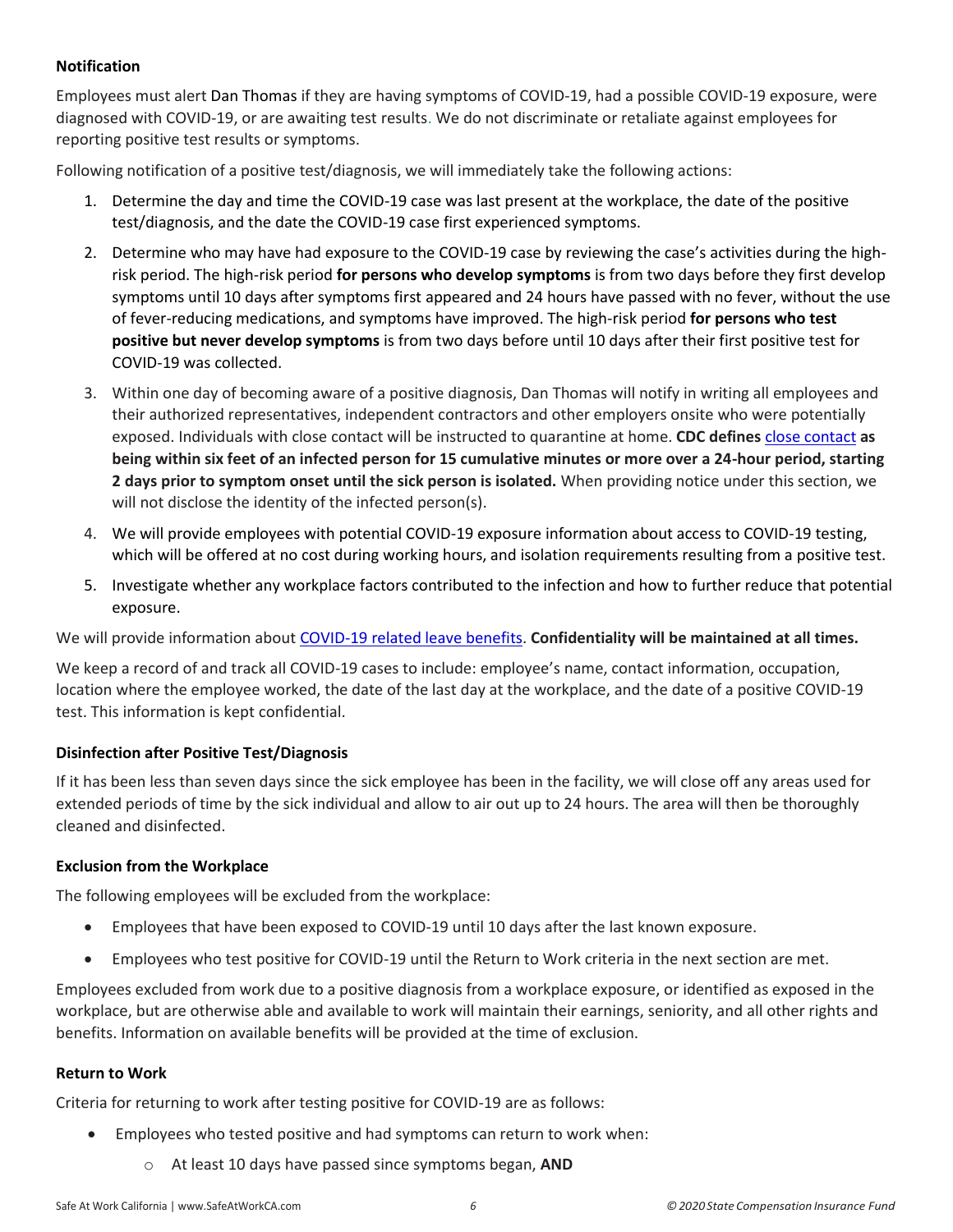- o At least 24 hours have passed with no fever (100.4°F or above) without the use of fever-reducing medications, **AND**
- o Other COVID-19 symptoms have improved.
- Employees who test positive but never have symptoms can return to work:
	- $\circ$  After at least 10 days have passed since the date of positive specimen collection.
- Employees who have completed an order to isolate or quarantine by a local or state health official. If the period of time was not specified, then it is 10 days from the issuance of an order to isolate or an order to quarantine.
- Employees that have approval from Cal/OSHA on the basis that removal of the employee would create undue risk to a community's health and safety. In these instances, effective control measures such as isolation or respiratory protection will be implemented to prevent infection of other employees at the workplace.

<span id="page-7-0"></span>A negative test result is not required for an employee to return to work.

# **REPORTING, RECORDKEEPING, AND ACCESS**

### **Reporting**

[Reporting to the Local Health Department \(LHD\)](https://www.cdph.ca.gov/Programs/CID/DCDC/Pages/COVID-19/Employer-Questions-about-AB-685.aspx) **–** This requirement also complies with AB 685**.** 

Within 48-hours of knowledge, UCCS executive leadership, will notify the San Diego County Department of Health (SDCH) of any workplace outbreak of COVID-19. An outbreak reportable to our SDCH is defined as at least three COVID-19 cases among workers at the same worksite within a 14-day period. We will work with the SCHD to carry out contact tracing and follow all SCHD recommendations including temporary closure of our business if advised.

[Reporting to our Claims Administrator](https://www.dir.ca.gov/dwc/Covid-19/FAQ-SB-1159.html#:~:text=SB%201159%20provides%20that%20the,employer%20may%20dispute%20that%20conclusion.) **– [SB 1159](https://www.statefundca.com/Home/StaticIndex?id=https://content.statefundca.com//employers/SB1159.asp)** (This section applies to employers with five or more employees)

Dan Thomas will report to State Fund when an employee has tested positive for COVID-19. This report will be made within three days of knowledge of an employees' positive test result.

[CAL/OSHA Recording/Reporting](https://dir.ca.gov/dosh/coronavirus/Reporting-Requirements-COVID-19.html) **-** We will record on our 300 log all work-related COVID-19 cases that meet one of the following criteria: death, days away from work, restricted work or transfer to another job, medical treatment beyond first aid, loss of consciousness, significant injury or illness diagnoses by a physician or other licensed health care professional.

We will report any serious COVID-19 illness that required inpatient hospitalization or resulted in death to our local Cal/OSHA office as soon as possible, but in no case more than eight hours after knowledge.

#### **Recordkeeping**

UCCS maintains records of the steps taken to implement this written program. These records include but are not limited to training, inspections, hazard identification, etc.

We keep a record of and track all COVID-19 cases. These records include the employee's:

- Name
- Contact information
- Occupation
- Location where the employee worked
- Date of the last day at the workplace
- Date of positive COVID-19 test

All medical information will be kept confidential. The log of COVID cases, with names and contact information removed, will be made available to employees, authorized employee representatives, or as otherwise required by law.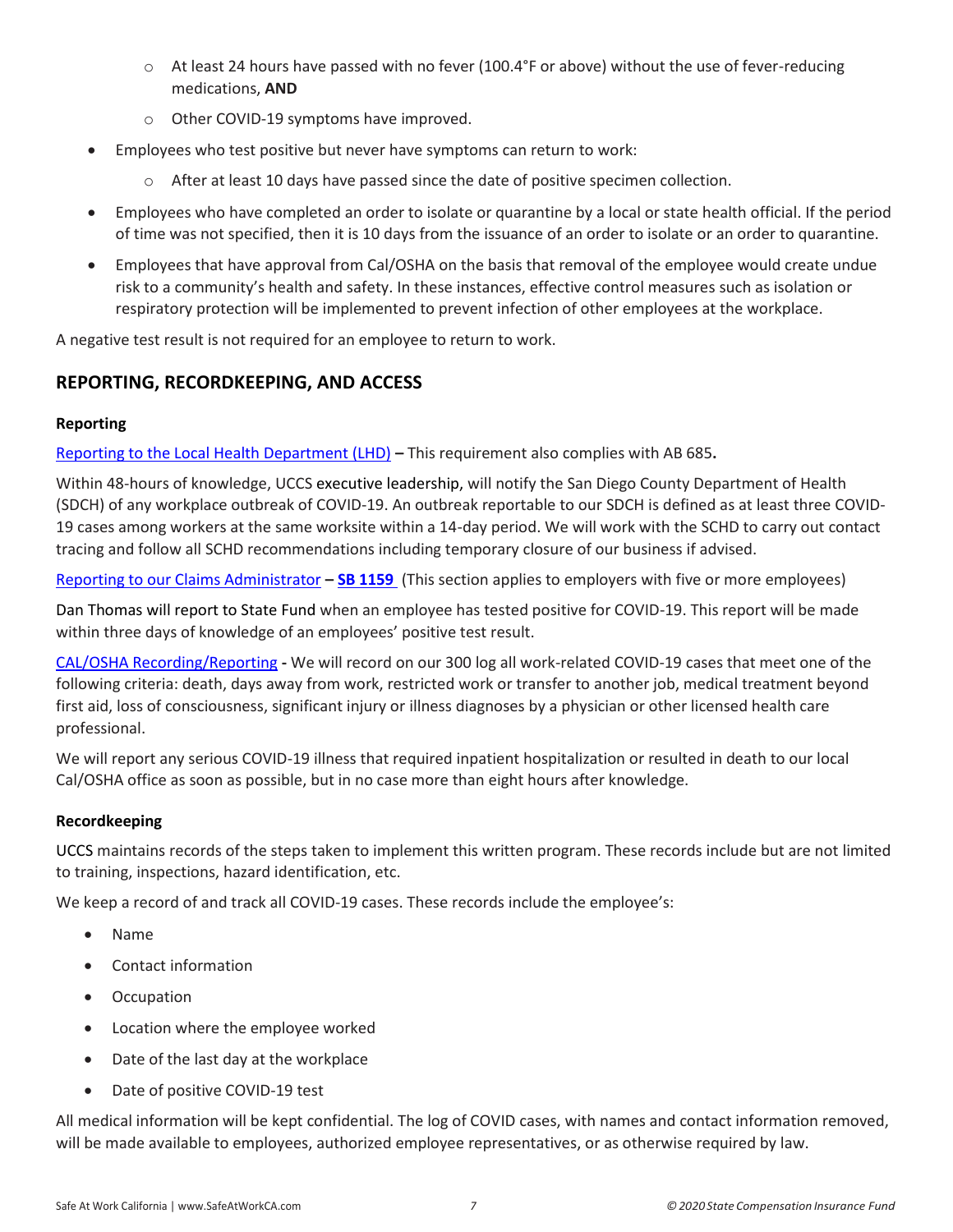#### **Access**

This program will be made available at the workplace to employees, authorized employee representatives, and to representatives of Cal/OSHA.

## <span id="page-8-0"></span>**COMMUNICATION SYSTEMS**

We ask all employees to confidentially report, without fear of discrimination or retaliation, any symptoms, potential exposures, and possible hazards relating to COVID-19 at the workplace. Employees should make these reports to Dan Thomas.

We explain to all employees how we accommodate employees at higher risk of severe COVID-19 illness. An employee can make a confidential report of his/her own high risk condition to Dan Thomas.

If an employee is suspected of having a workplace exposure to COVID-19, we will provide information about access to COVID-19 testing at no cost. We will inform affected employees of the reason for testing and the potential consequences of a positive test. Local COVID-19 testing is available in our area through the following:

## [https://www.sandiegocounty.gov/content/sdc/hhsa/programs/phs/community\\_epidemiology/dc/2019](https://www.sandiegocounty.gov/content/sdc/hhsa/programs/phs/community_epidemiology/dc/2019-nCoV/testing.html) [nCoV/testing.html](https://www.sandiegocounty.gov/content/sdc/hhsa/programs/phs/community_epidemiology/dc/2019-nCoV/testing.html)

Note: Additional communication requirements may apply depending upon severity of outbreak. See Appendix A for multiple COVID-19 infections and outbreak procedures. See Appendix B for major outbreak procedures.

We communicate information about COVID-19 hazards and our COVID-19 policies and procedures to employees and other employers, persons, and entities that come in contact with our workplace. Other employers must ensure their employees follow our plan or equivalent to ensure protection of both their and our employees. When our employees are at another worksite, we will verify that procedures at the other worksite are protective of our employees, such as mask wearing and social distancing.

## <span id="page-8-1"></span>**EMPLOYEE TRAINING AND INSTRUCTION**

We provide all employees training and instruction on the symptoms of COVID-19 illness and exposure control methods in place at UCCS including:

- Information on how COVID-19 spreads and infects people.
- Symptoms of COVID-19
- The importance of getting a COVID-19 test and staying out of the workplace if you have symptoms.
- Our symptom screening procedures for employees and all other visitors to the workplace
- Risk of exposure to COVID-19 on the job.
- Cleaning and disinfection schedules and procedures for our workplace.
- Control measures to protect employees from exposure and infection:
	- o Requiring employees to stay home when sick.
	- $\circ$  Physical distancing. Employees must maintain at least 6' of separation from other individuals in the workplace. Since infectious aerosols can travel further than 6', face covering are required along with physical distancing at all indoor workplaces.
	- o Frequent handwashing with soap and water for at least 20 seconds, or using hand sanitizer when handwashing sinks are not readily accessible.
	- $\circ$  Proper use of a face coverings and the fact that a face covering is NOT respiratory protection.
	- o Covering coughs and sneezes.
- Acceptable PPE and proper use.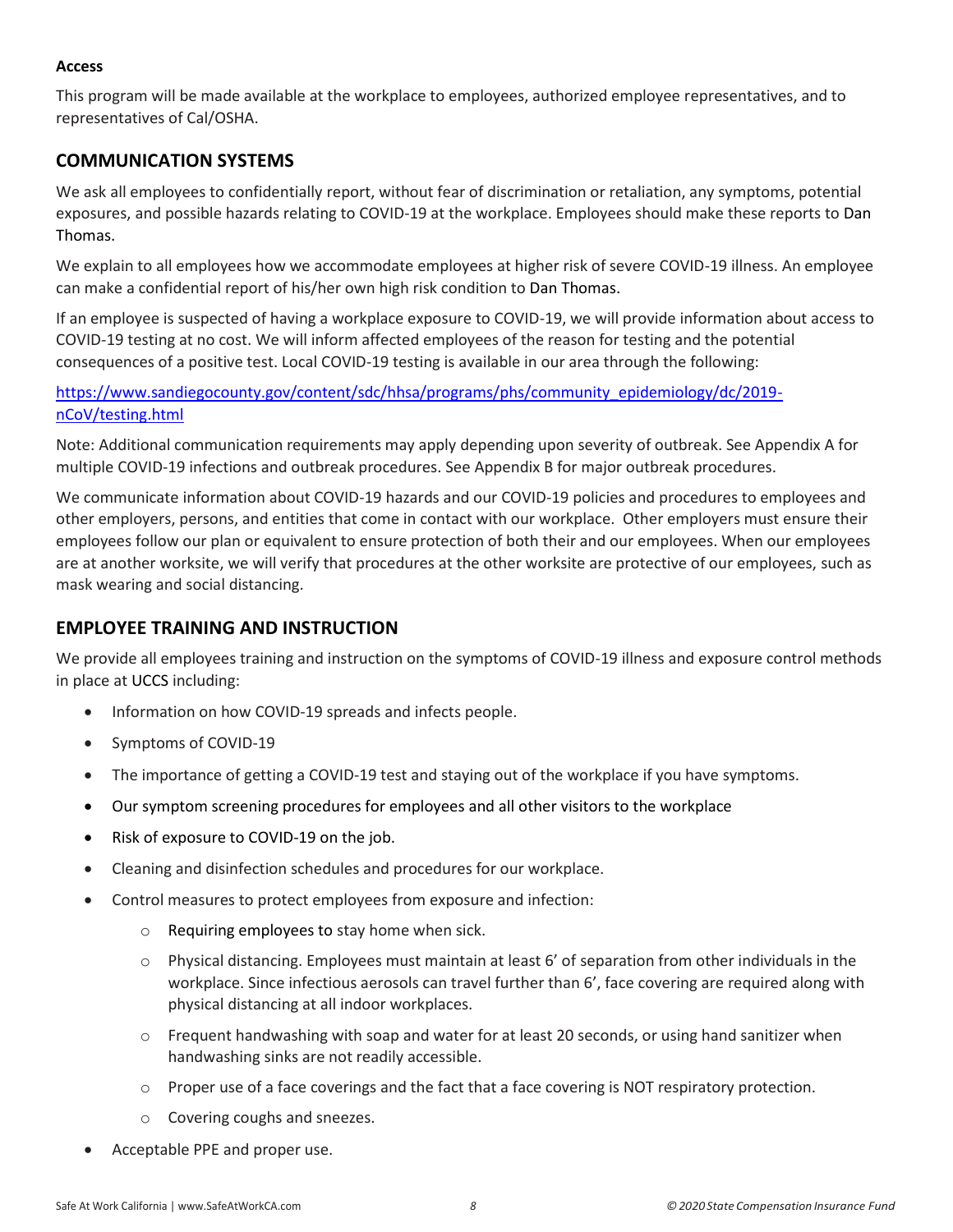- What to do if they are sick and how to obtain a COVID-19 test.
- Information on COVID-19-related leave benefits available under workers' compensation law, the federal Families First Coronavirus Response Act, Labor Code sections 248.1 and 248.5, Labor Code sections 3212.86 through 3212.88, local governmental requirements, the UCCS leave policies, and leave guaranteed by contract.
- The contents of this plan.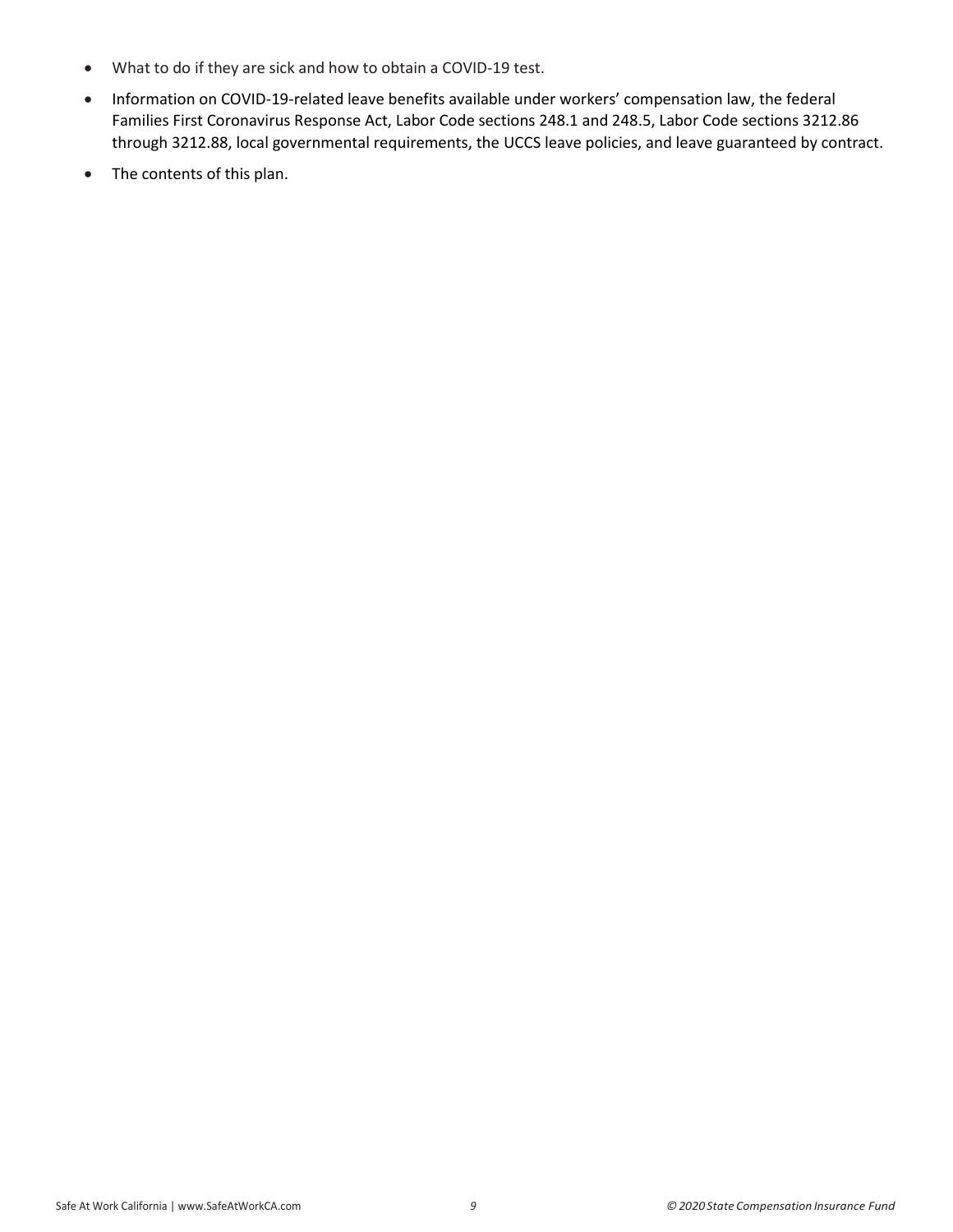# <span id="page-10-0"></span>**APPENDIX A - MULTIPLE COVID-19 INFECTIONS AND OUTBREAKS**

The following procedures will be followed whenever there are three or more COVID-19 cases in our workplace within a 14-day period or the workplace has been identified by the Local Health Department (LHD) as the location of a COVID-19 outbreak. These procedures can be stopped only after no new COVID-19 cases are detected at our workplace for a 14 day period.

## **Testing**

UCCS will provide testing to all employees at no cost during working hours except for those not present during the outbreak period defined above. This testing will be done immediately after determination of an outbreak, and then again one week later; negative test results will not change the quarantine or health order status of any individual. Following these two tests, we will provide continuous testing to employees in the workplace during the defined outbreak period at least once a week, or more frequently if recommended by the LHD. We will provide additional testing as required by the Division in accordance with any special order from Cal/OSHA.

#### **Exclusion from the Workplace**

The following employees will be excluded from the workplace during an outbreak:

- Positive cases until return to work requirements are met.
- Employees that have been exposed to COVID-19 until 10 days after the last known exposure.

Employees excluded from work due to positive diagnosis or exposure but otherwise able and available to work will maintain their earnings, seniority, and all other rights and benefits. Information on available benefits will be provided at the time of exclusion.

### **Workplace Investigation, Review, and Hazard Correction**

We will investigate all workplace illness to determine potential factors in the workplace that could have contributed to the COVID-19 outbreak. Additionally, we will review our relevant COVID-19 policies, procedures, and controls and we will implement changes needed to prevent further virus spread.

All investigations and reviews will be documented to include:

- Investigation of new or continuing COVID-19 hazards.
- Review of our leave policies and practices, including whether employees are discouraged from staying home when sick.
- Review of our COVID-19 testing policies.
- Investigation of the sufficiency of outdoor air.
- Investigation of the sufficiency of air filtration.
- Investigation into feasibility of physical distancing.

These reviews will be updated every 30 days that an outbreak continues with new information, new or previously unrecognized COVID-19 hazards, or as necessary. We will make changes based on investigations and reviews to reduce the spread of COVID-19 and consider such actions as moving work tasks outdoors, allowing employees to work remotely, increasing outdoor air supply to our indoor workplaces, improving air filtration to the highest MERV rating compatible with our air handling system, increasing physical distancing as much as possible, providing respiratory protection, or other possible control measures.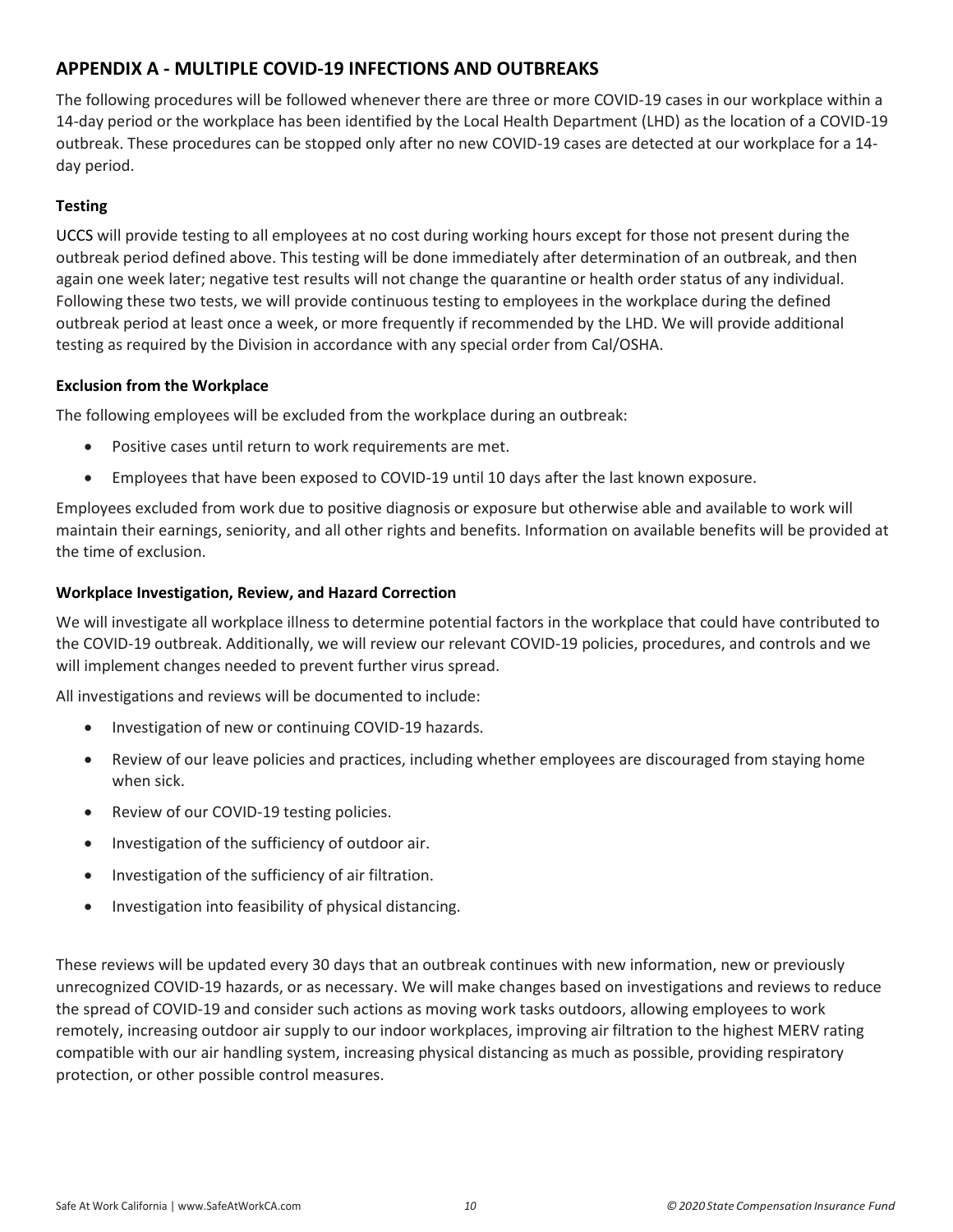#### **Notifications to the Local Health Department (LHD)**

As soon as possible but at least within 48-hours of knowledge, UCCS Executive Leadership will notify our LHD, San Diego County Health Department, whenever there are three or more COVID-19 cases. We will work with the LHD to carry out contact tracing and follow all LHD recommendations including temporary closure of our business if advised. We will provide the LHD the total number of cases and for each case the following:

- Name
- Contact information
- Occupation
- Workplace location
- Business address
- Hospitalization and/or fatality status
- North American Industry Classification System (NAICS) code of the workplace
- Any other information requested

We will continue to update the LHD with additional case information during the outbreak period until there have been no detected COVID-19 cases for 14 days.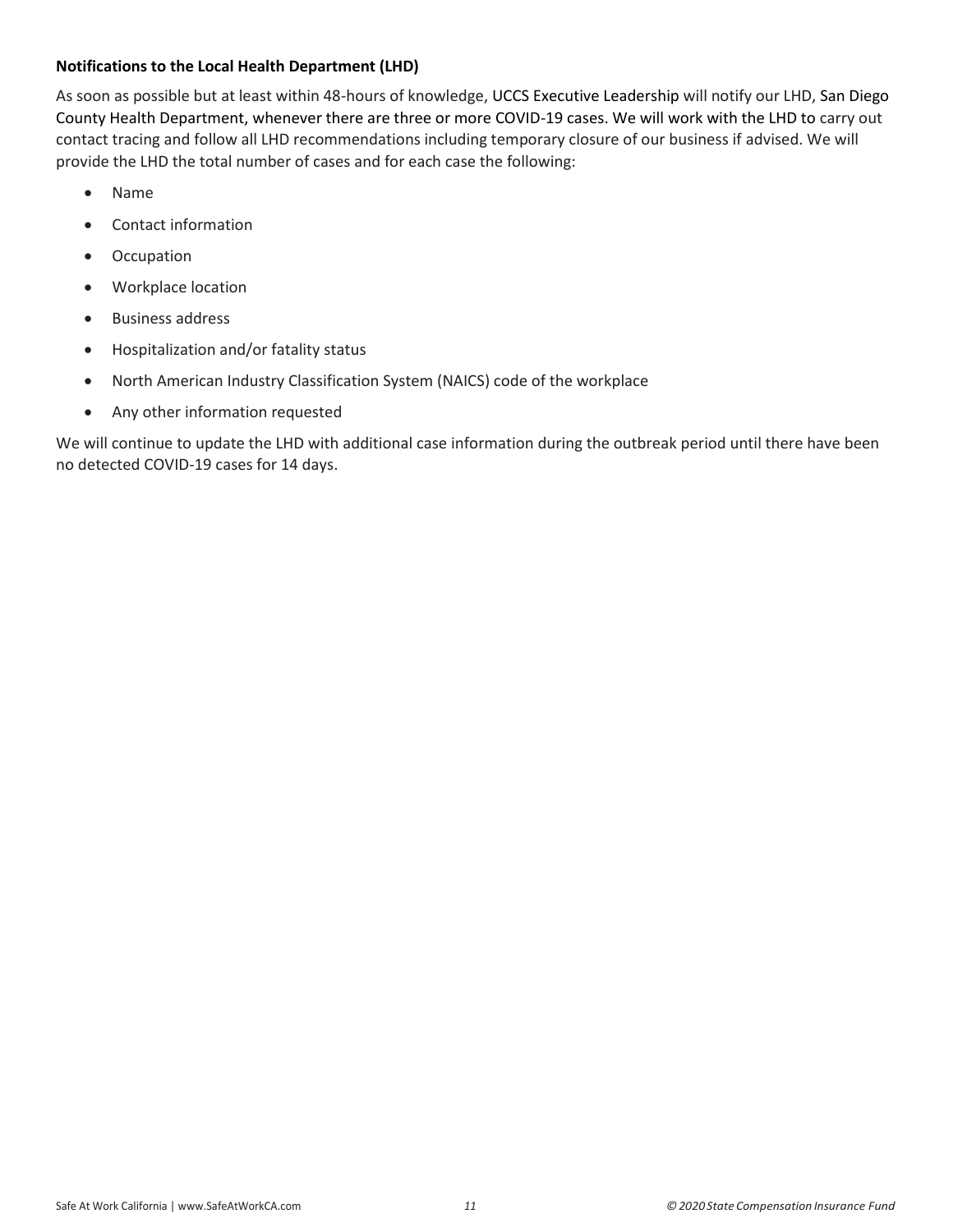# <span id="page-12-0"></span>**APPENDIX B – MAJOR COVID-19 OUTBREAKS**

The following procedures will be followed whenever there are 20 or more COVID-19 cases in our workplace within a 30 day period. These procedures can be discontinued only after no new COVID-19 cases are detected at our workplace for a 14-day period.

### **Testing**

UCCS will provide testing to all employees present at the workplace during the relevant 30-day period and who remain at the workplace at no cost during working hours. Testing will be provided twice a week or more frequently if recommended by the Local Health Department (LHD).

#### **Exclusion from the Workplace**

The following employees will be excluded from the workplace:

- Positive cases until return to work requirements are met.
- Employees that have been exposed to COVID-19 until 10 days after the last known exposure.
- Employees excluded from work due to positive diagnosis or exposure but otherwise able and available to work will maintain their earnings, seniority, and all other rights and benefits. Information on available benefits will be provided at the time of exclusion.

### **Investigation of Workplace COVID-19 Illnesses**

We will implement effective procedures for verifying COVID-19 case status, receiving information regarding COVID-19 test results and onset of COVID-19 symptoms, and identifying and recording COVID-19 cases. Upon notification of a COVID-19 case, we will do the following:

- 1. Determine the day and time the COVID-19 case was last present at the workplace, the date of the positive test/diagnosis, and the date the COVID-19 case first experienced symptoms.
- 2. Determine who may have had exposure to the COVID-19 case by reviewing the case's activities during the high risk period.
	- The high-risk period **for persons who develop symptoms** is from two days before they first develop symptoms until 10 days after symptoms first appeared and 24 hours have passed with no fever, without the use of fever-reducing medications, and symptoms have improved.
	- The high-risk period **for persons who test positive but never develop symptoms** is from two days before until 10 days after their first positive test for COVID-19 was collected.
- 3. Within one day of becoming aware of a positive diagnosis, Dan Thomas will notify in writing all employees, and subcontracted employees, who were potentially exposed and instruct individuals with close contact to quarantine at home.
	- **CDC defines** [close contact](https://www.cdc.gov/coronavirus/2019-ncov/php/contact-tracing/contact-tracing-plan/appendix.html#contact) **as being within six feet of an infected person for 15 cumulative minutes or more over a 24-hour period starting 2 days prior to symptom onset until the sick person is isolated.**
- 4. Employees with potential COVID-19 exposure will be provided with information about access to COVID-19 testing, which will be offered at no cost during working hours, and the possible consequences of a positive test.
- 5. Investigate whether any workplace factors contributed to the risk infection and how to further reduce that potential exposure.

We will ensure that all personal identifying information and employee medical records are kept confidential and that testing and medical services will be provided in a manner that ensures confidentiality of our employees. Non-redacted information on COVID-19 cases shall be provided to the local health department, CDPH, the Division, the National Institute for Occupational Safety and Health (NIOSH), or as otherwise required by law immediately upon request.